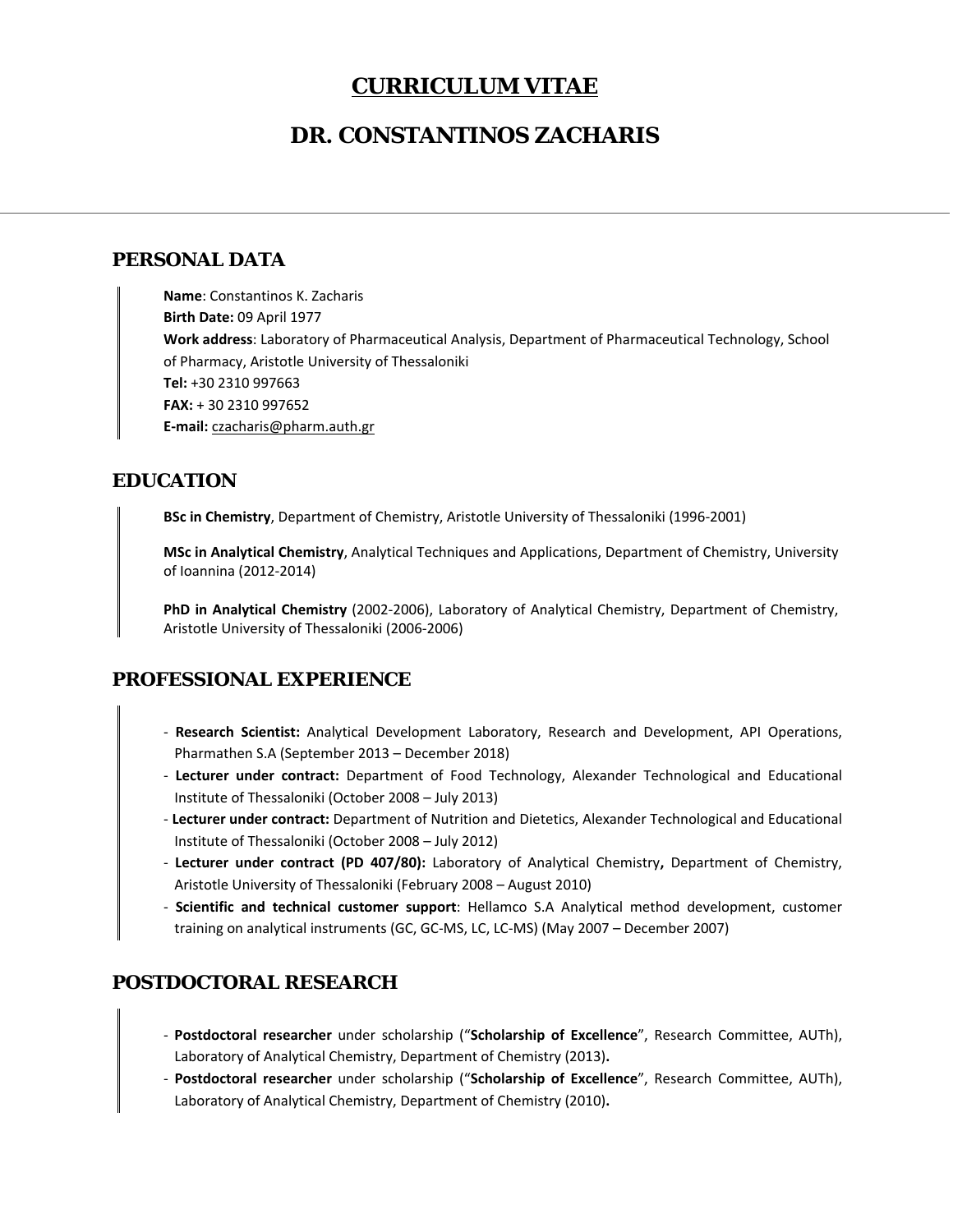### **RESEARCH INTEREST**

Development of analytical methods for the quality control and safety of active pharmaceutical ingredients (APIs) according to the "**Quality by Design**" principles

Development of analytical methods for the quantitation of **genotoxic impurities** in active pharmaceutical ingredients (APIs) using separation techniques

Application of new stationary phases in pharmaceutical analysis

Modern sample preparation techniques

Method development for the analysis of pharmaceutical compounds in biological samples

#### **INTERNATIONAL AUCTORIAL ACTIVITIES**

«**Smart materials as stationary phase in chromatography**» in «Smart materials in analytical sciences» (Eds. Francesc Esteve‐Turrillas, Miguel de la Guardia) (ISBN: 978‐1‐119‐42261‐7) (Wiley & Blackwell) (**invited**)

«**Two phase aqueous liquid extraction**» in «**Encyclopedia of Analytical Sciences 3rd Edition**» (Reference Module in Chemistry, Molecular Sciences and Chemical Engineering) (Eds. P.J. Worsfold, C. Poole, A. Townshend, M. Miro) (Elsevier) (**invited**)

«**Generic Preconcentration/Dilution Sequential Injection Manifold for the Automated Amperometric Determination of Free Cyanides from Sub‐ppb to High ppm Levels**» in «Portable Chemical Sensors: Weapons Against Bioterrorism, NATO Science for Peace and Security Series A: Chemistry and Biology» (Ed. D.P. Nikolelis) (Springer) (2012)

«**Preservatives**» in «**Food Analysis by HPLC**» (3rd edition) (Eds. L. Nollet & F. Toldra) (CRC Press) (Boca Raton, FL, USA) (ISBN: 9781439830840) (2012) (pp. 529‐547)

«**Analysis of caffeine and related compounds by automated flow methods**» in «**Caffeine: chemistry, analysis, function and effects**» (Ed. Victor R Preedy) (Royal Society of Chemistry publishing, RSC) (UK) (ISBN: 978‐1‐84973‐367‐0) (2012) (pp. 193‐212)

«**Sulfur dioxide in wines: Automated determination using flow injection analysis**» in «**Red wines and health**» (Ed. Paul O'Byrne) (Nova Science Publishers (USA) (2009)

### **EDITOR AND EDITORIAL BOARD MEMBER OF SCIENTIFIC JOURNALS**

‐ **Editor** of Analytical chemistry section of **Open Chemistry** (formerly Central European Journal of Chemistry) (De Gruyter)

- ‐ **Academic Editor** and **Editorial board** of **Analytical chemistry section of Molecules** (MDPI)
- ‐ Editorial board of **SEJ Pharmaceutical Analysis** (Scientific Exhalters)
- ‐ Editorial board of **Advances in Analytical Chemistry** (Scientific and Academic Publishing)
- ‐ Editorial board of **Instrumentation Science & Technology** (Taylor & Francis)
- ‐ Editorial board of **American Journal of Food Science and Technology** (SciEP)
- ‐ Editorial board of The **Open Access Journal of Science and Technology** (AgiAI Publishing House)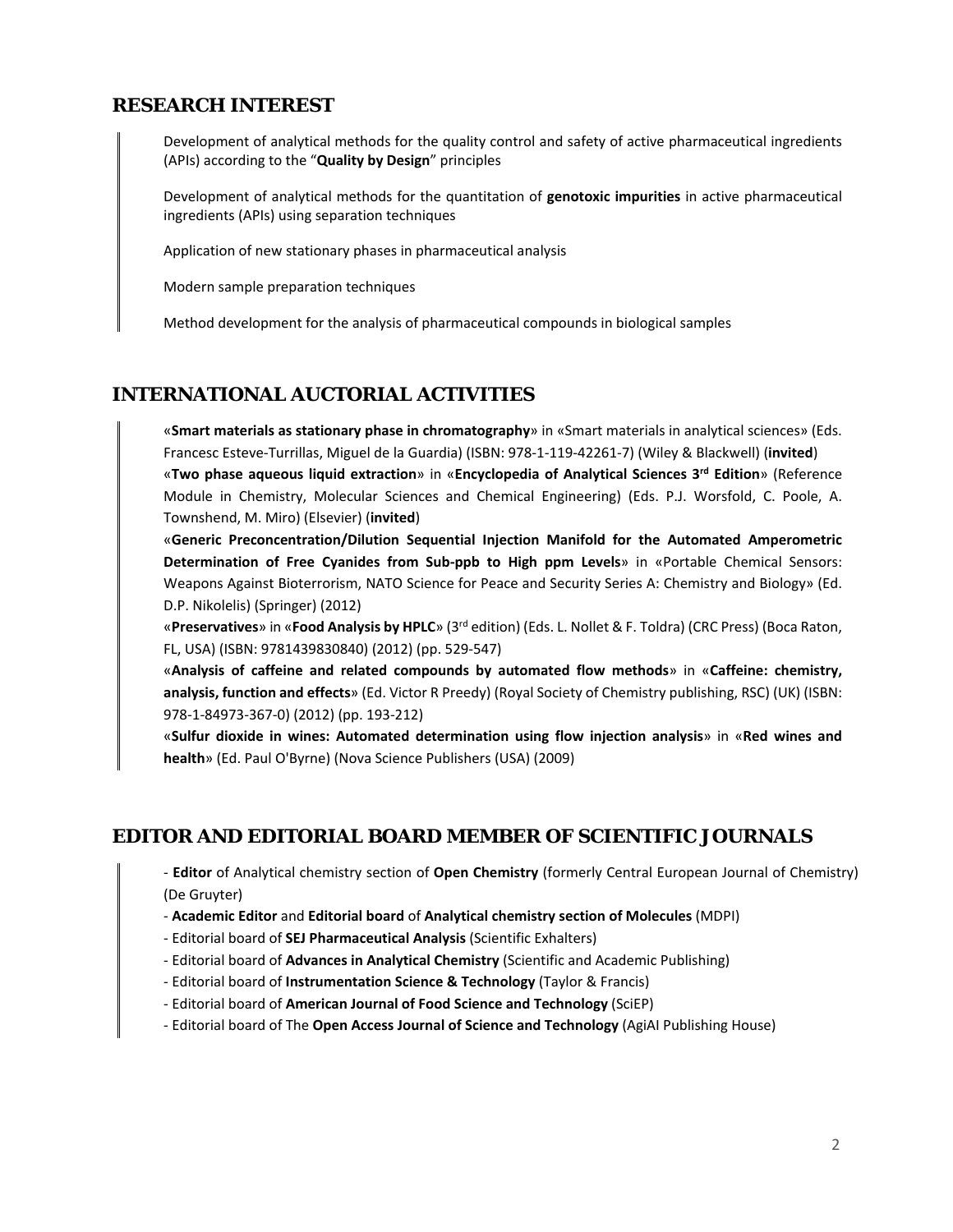### **CO-EDITOR AND GUEST EDITOR OF SCIENTIFIC PUBLICATIONS**

- ‐ **Guest Editor** of the special issue entitled "**Recent Trends in Pharmaceutical Analytical Chemistry**" (Molecules, MDPI) (In Progress)
- ‐ **Guest Editor** of the special issue entitled "**Solid phase microextraction**" (Molecules, MDPI) (In Progress)
- ‐ **Guest Editor** of the special issue entitled "**Novel Instrumentation for Separations**" (Instrumentation Science & Technology, Taylor & Francis) (2015, vol. 43 pp. 139‐196)
- ‐ **Guest Editor** of the special issue entitled "**Trends and Applications of Fast Liquid Chromatography in Bioanalysis**" (Journal of Chromatography B, Elsevier) (2013, vol. 927, pp. 1‐226)
- ‐ **Guest Editor** of the special issue entitled "**Recent Advances in Separation Sciences**" (Central European Journal of Chemistry, Versita, Springer)(2012, vol. 10(3) pp. 415 – 843)
- ‐ **Guest Editor** of the special issue entitled "**Instrumentation and stationary phases for liquid chromatography**" (Instrumentation Science & Technology, Taylor & Francis) (2012, vol. 40 pp. 75 ‐ 193)
- ‐ **Guest Editor** of the special issue entitled "**Analytical Aspects in Drug metabolism**" (Current Drug Metabolism, Bentham Science Publishers) (2011, Vol. 12 (4) pp. 312 – 410)
- ‐ **Co‐editor** of the electronic book entitled "**Reviews in Pharmaceutical and Biomedical Analysis**" (Bentham Science Publishers, eISBN 978‐1‐60805‐190‐8)
- ‐ **Guest Editor** of the special issue entitled "**Automated sample pretreatment coupled to liquid phase separation techniques**" (Journal of Chromatographic Science, Oxford Academic) [vol. 47(8), Sept. 2009]

### **SCIENTIFIC DISTINCTION**

- 1) **Top referee/outstanding contributor** in reviewing of the following Journals:
- ‐ Analytica Chimica Acta (2015, 2017)
- ‐ Journal of Chromatography A (2013, 2015, 2017)
- ‐ Journal of Chromatography B (2016)
- ‐ Journal of Pharmaceutical Biomedical Analysis (2008, 2015, 2017)
- ‐ Talanta (2016)

2) The following article entitled

"Amperometric determination of cyanides at the low ppb level by automated preconcentration based on gas diffusion coupled to sequential injection analysis."

C.K. Zacharis\*, P.D. Tzanavaras, A.N. Voulgaropoulos\* and B. Karlberg Talanta, 77 (2009) 1620

has been included in the literature data of EPA "**Measurement & Monitoring: 30th Quarterly Literature Update & Grant Survey**"

#### 3) **Top 25 (Elsevier)**

"Determination of bisphosphonate active pharmaceutical ingredients in pharmaceuticals and biological material: A review of analytical methods" Constantinos K. Zacharis\*, Paraskevas D. Tzanavaras J. Pharm. Biomed. Anal. 48 (2008) 483 – 496

2<sup>nd</sup> / 25 for Journal of Pharmaceutical and Biomedical Analysis during October-December 2008, 7th / 25 during January‐March 2009 and 20<sup>th</sup> / 25 during July-September 2009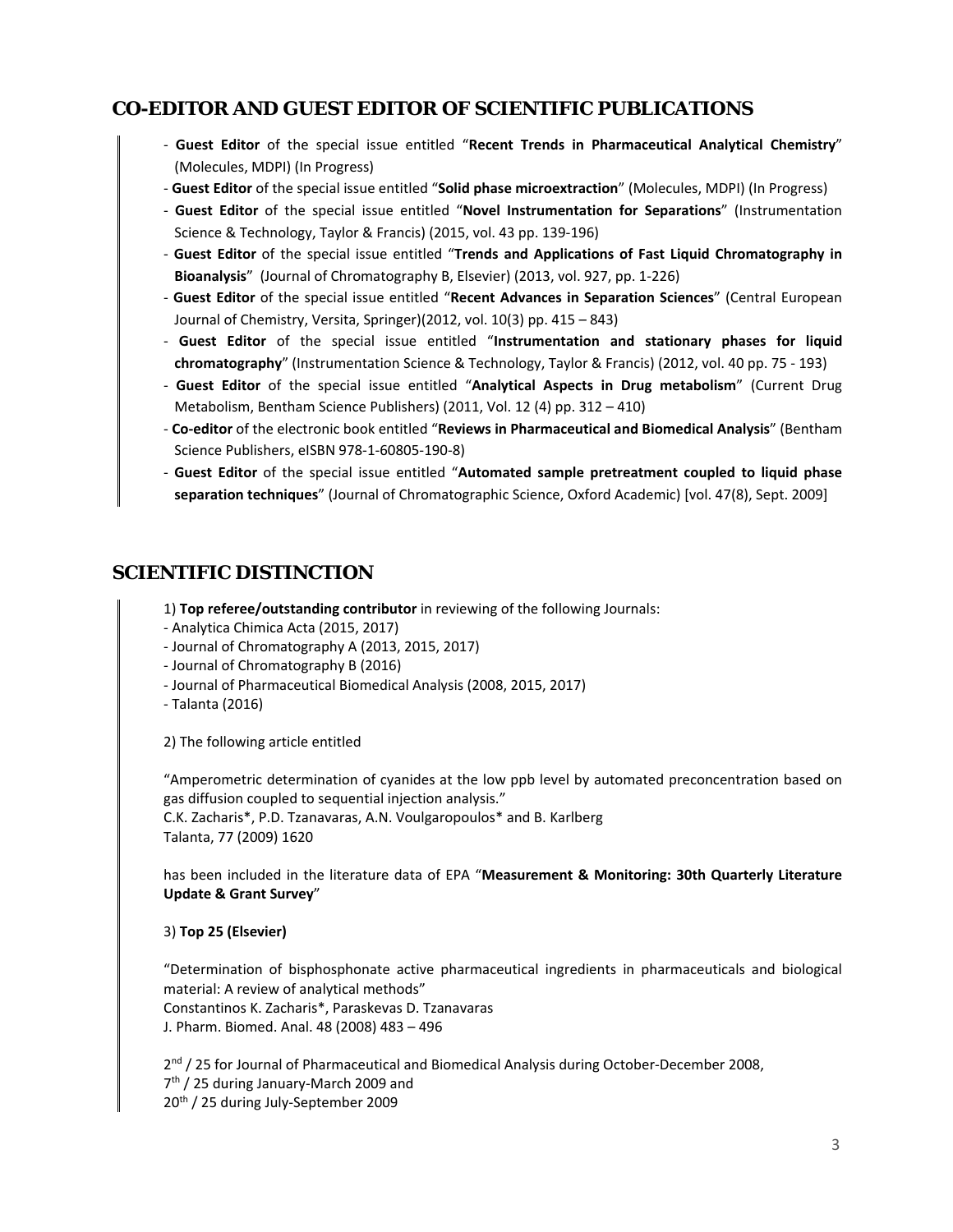### **SCHOLARSHIPS**

- ‐ Scholarship for PhD candidates (**Erasmus, State scholarship foundation**) (11/2004 to 04/2005) (Department of Biomedical analysis, School of Pharmaceutical Sciences, Utrecht University)
- ‐ PhD fellowship «**Herakleitos** (EPEAEK II) (2002 2005)
- ‐ Scholarship for post‐doctorate research ("**Scholarship of Excellence 2010**", Research Committee, Aristotle University of Thessaloniki) (2010)
- ‐ Scholarship for post‐doctorate research ("**Scholarship of Excellence 2013**", Research Committee, Aristotle University of Thessaloniki) (2013)

## **PARTICIPATION IN FUNDED RESEARCH**

- ‐ Bilateral research program Greece‐Slovenia 2003‐2005 "**Development and Application of Novel Material for Bioseparations**" with bioanalytical separations company ((BIA Separations, Ljubljana, Slovenia)
- ‐ Bilateral research program Greece‐Romania (2005‐2008), "**Knowledge based multifunctional materials for biotechnological and biomedical use. Molecularly Imprinted polymers and pH/thermoresponsible micro‐ and nanospheres for the development of novel drug delivery systems and analytical tools for pharmaceuticals**" with "Petru Poni" Institute of Macromolecular Chemistry, Iassy, Romania
- ‐ Bilateral research program Greece‐Czech Republic (2005‐2008), "**Monolithic polymeric phases for capillary chromatographic and capillary electrochromatographic analysis of biomolecular enantiomers**" with the University of Pardubice, Czech Republic
- ‐ European research program (FP7) Greece‐France‐Serbia‐Fyrom (2008‐2010), "**Preclinical drug control**"
- ‐ Educational program "**Leonardo Da Vinci ChemLab II Project European Training Program (Employees in chemical industries – Analytical Laboratories)**" (European Commission – Education, audiovisual & culture executive agency)

### **REVIEWER OF INTERNATIONAL SCIENTIFIC JOURNALS**

Scientific Journal: **50** (some of them are listed below) Reviewed articles > **650**

Analytica chimica Acta/Analytical Methods/Analytical Letters/Chromatographia/Electrophoresis/Food Chemistry/Food Analytical Methods/Journal of Chromatography A/Journal of Chromatography B/Journal of Chromatographic Science/Journal of Pharmaceutical and Biomedical Analysis/Journal of Separation Science/Molecules/Talanta

### **ORGANIZING / SCIENTIFIC COMMITTEE OF INTERNATIONAL CONFERENCES**

*«Flow Analysis XII»,* 23 – 28 Sept 2012, Thessaloniki, Greece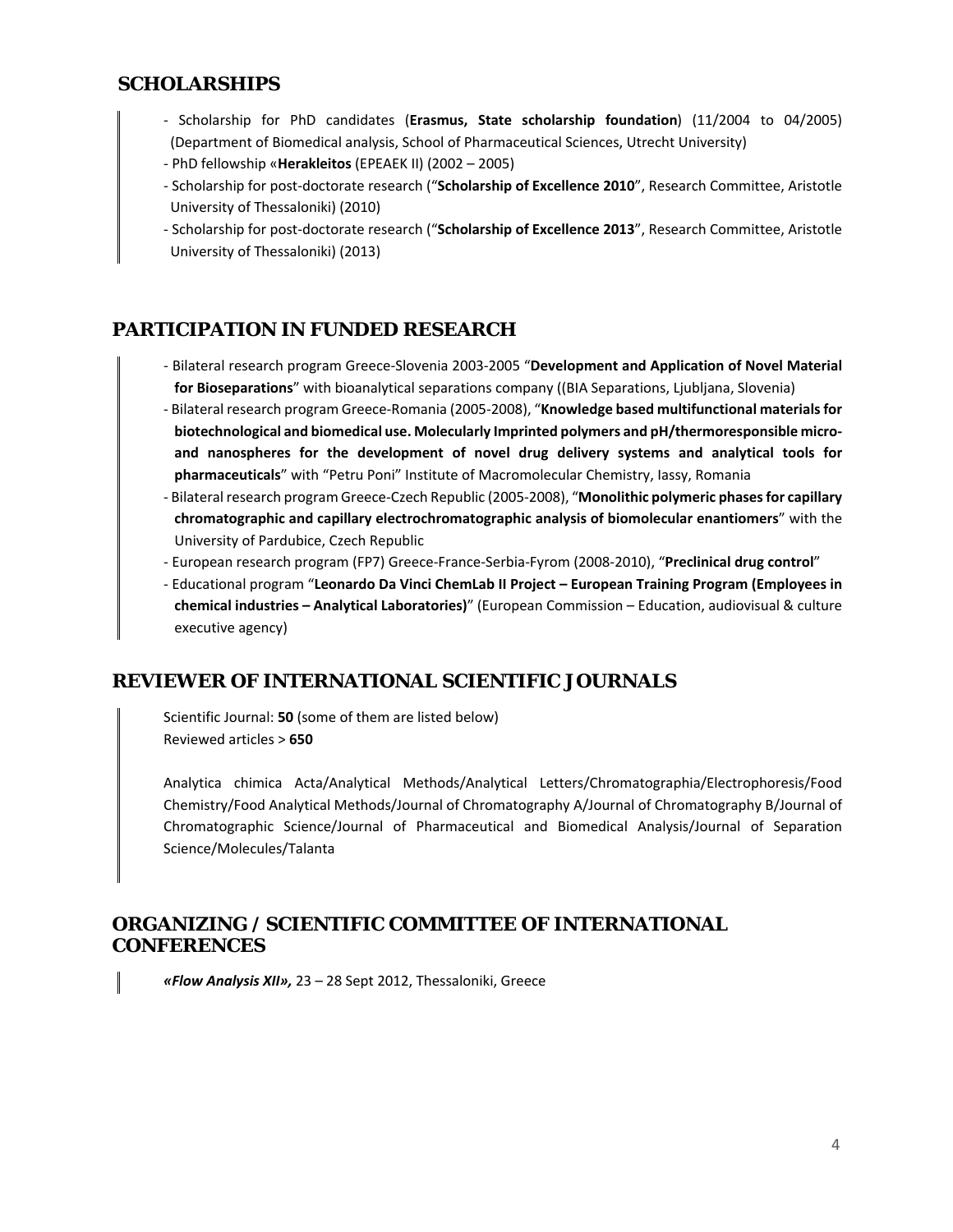### **PUBLICATIONS IN INTERNATIONAL PEER-REVIEWED JOURNALS**

48) Automated post‐column sample manipulation prior to detection in liquid chromatography: A review of pharmaceutical and bioanalytical applications Natalia Manousi, **Constantinos K. Zacharis\***  Curr. Anal. Chem. (2019) *In Press* (invited)

47) Application of Analytical Quality by Design principles for the determination of alkyl p‐toluenesulfonates impurities in Aprepitant by HPLC. Validation using total‐error concept **Constantinos K. Zacharis\***, Elli Vastardi J. Pharm. Biomed. Anal. 150 (2018) 152‐161

46) Fentanyl and Naloxone effects on glutamate and GABA release rates from anterior hypothalamus in freely moving rats

Chryssa Pourzitaki\*, Georgia Tsaousi, Georgios Papazisis, Athanassios Kyrgidis, **Constantinos Zacharis**, Aristeidis Kritis, Dimitrios Kouvelas

Eur. J. Pharmacol. 834 (2018) 169‐175

45) A new scalable synthesis of entecavir

Efthymia G. Gioti, Theocharis V. Koftis\*, Efstratios Neokosmidis, Elli Vastardi, Stefanos S. Kotoulas, Sakellarios Trakossas, Theodoros Tsatsas, Elizabeth E. Anagnostaki, Theodoros D. Panagiotidis, **Constantinos Zacharis**, Evanthia P. Tolika, Anastasia‐Aikaterini Varvogli, Thanos Andreou, John K. Gallos\* Tetrahedron 74 (2018) 519‐527

44) (Chloromethyl)dimethylchlorosilane–KF: A Two‐Step Solution to the Selectivity Problem in the Methylation of a Pyrimidone Intermediate en Route to Raltegravir Christos I. Stathakis\*, Petros L. Gkizis, Elli S. Alexandraki, Sakellarios Trakossas, Michael Terzidis, Efstratios Neokosmidis, **Constantinos K. Zacharis**, Christina Vasiliadou, Elli Vastardi, Thanos Andreou, Asteria Zitrou, Anastasia‐Aikaterini Varvogli, and Theocharis V. Koftis\* Org. Process Res. Dev. 21(9) (2017) 1413‐1418

43) Assessment, modeling and optimization of parameters affecting the formation of Disinfection byproducts in water

Chrysa Gougoutsa, Christophoros Christophoridis\*, **Constantinos K. Zacharis**, Konstantinos Fytianos Environ. Sci. Pollut. Res. 23 (2016) 16620‐16630

42) A validated LC method for the determination of enantiomeric purity of clopidogrel intermediate using amylose‐based stationary phase **Constantinos K. Zacharis\***, Elli Vastardi

Chromatographia 78 (2015) 819‐824

41) A validated liquid chromatographic method for the determination of polycyclic aromatic hydrocarbons in honey after homogeneous liquid liquid extraction using hydrophilic acetonitrile and sodium chloride as mass separating agent

Anastasia Koltsakidou, **Constantinos K. Zacharis\***, Konstantinos Fytianos J. Chromatogr. A 1377 (2015) 46‐54

40) Automated fluorimetric assay for baclofen after on-line derivatization with o-phthalaldehyde based on the sequential injection principle Paraskevas D. Tzanavaras\* and **Constantinos K. Zacharis**

Curr. Anal. Chem. 10 (2014) 298‐304

39) Zwitterionic hydrophilic interaction chromatography coupled with post-column derivatization for the analysis of glutathione in wine samples

**Constantinos K. Zacharis**, Paraskevas D. Tzanavaras\*, Theano D. Karakosta, Demetrius G. Themelis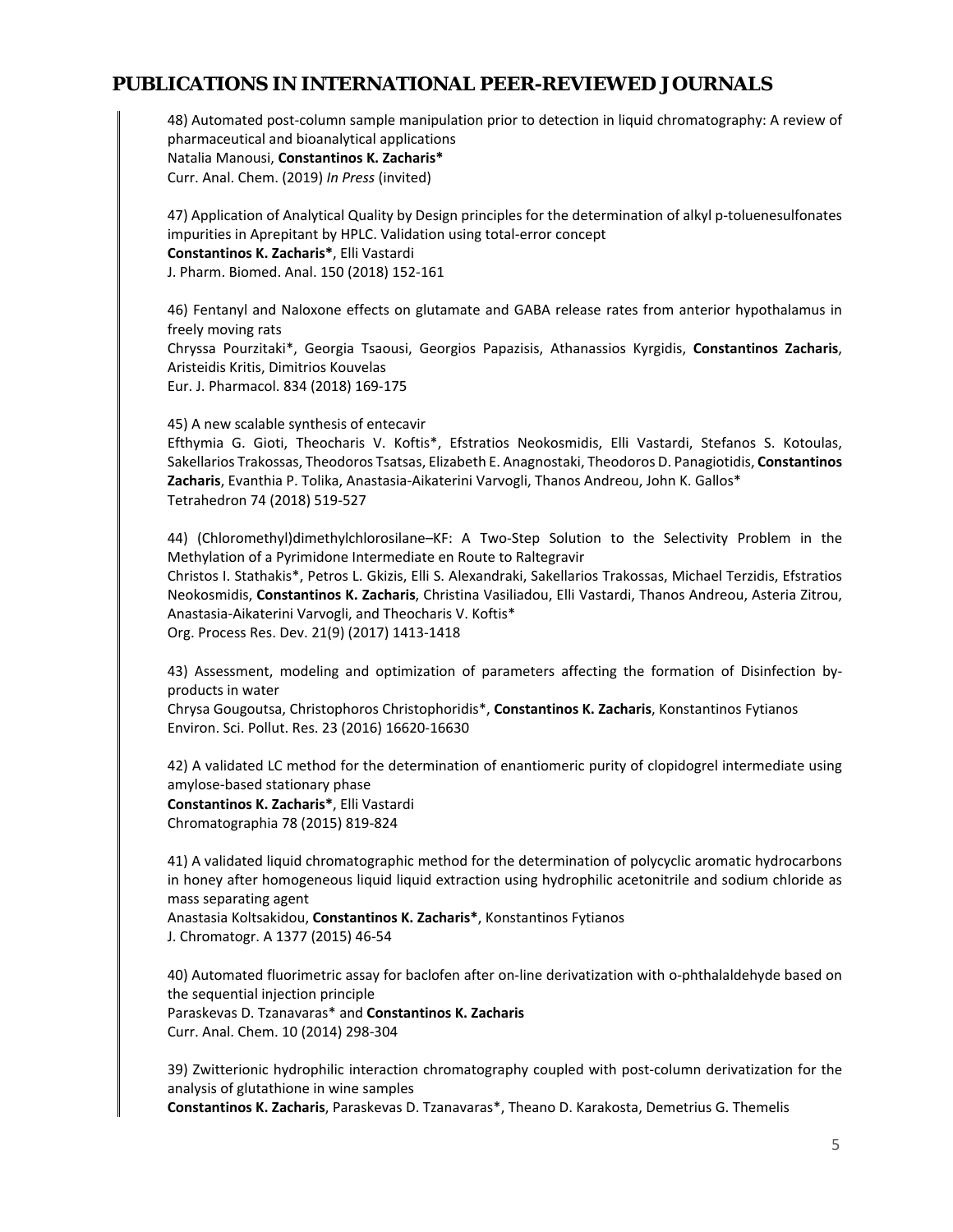Anal. Chim. Acta 795 (2013) 75‐81

38) Liquid chromatography coupled to on‐line post column derivatization for the analysis of organic compounds: A review on instrumentation and chemistries **Constantinos K. Zacharis\***, Paraskevas D. Tzanavaras\* Anal. Chim. Acta, 798 (2013) 1 – 24 (Editor's choice to be the cover of the volume) (invited)

37) Determination of glutathione in baker's yeast by capillary electrophoresis using methyl propiolate as derivatizing reagent

Irene‐Chrisanthi Tsardaka, **Constantinos K. Zacharis**, Paraskevas D. Tzanavaras, Anastasia Zotou\* J. Chromatogr. A 1300 (2013) 204‐208

36) Determination of rimantadine in human urine by high performance liquid chromatography using a monolithic stationary phase and on‐line post‐column derivatization

**Constantinos K. Zacharis**, Paraskevas D. Tzanavaras\*, Athanasios G. Vlessidis J. Sep. Sci. 36 (2013) 1720‐1725

35) "Development and validation of a rapid ultra high pressure liquid chromatographic method for the determination of methylxanthines in herbal infusions"

**Constantinos K. Zacharis\***, Fotini S. Kika, Paraskevas D. Tzanavaras, Konstantinos Fytianos J. Chromatogr. B 927 (2013) 218‐222

34) High-throughput determination of quinine in beverages and soft drinks based on zone-fluidics coupled to monolithic liquid chromatography: on-line dilution, and addition of internal standard Paraskevas D. Tzanavaras\*, **Constantinos K. Zacharis**, Theano D. Karakosta, Anastasia Zotou and Demetrius G. Themelis

Anal. Lett. 46 (2013) 1718‐1731

33) Field bindweed (Convolvulus arvensis L.) and redroot pigweed (Amaranthus retroflexus L.) control in potato by pre‐ or post‐emergence applied flumioxazin and sulfosurfuron I. Vasilakoglou\*, K. Dhima, K. Paschalidis, T. Gatsis, **K. Zacharis**, M. Galanis,

Chil. J. Agr. Res. 73 (2013) 24‐30

32) Chromatographic behavior of the biologically active proline derivative captopril on particulate, monolithic and core‐shell narrow bore columns

**Constantinos K. Zacharis**, Theano D. Karakosta, Paraskevas D. Tzanavaras\*, Pantelis G. Rigas, Demetrius G. Themelis

Anal. Methods 4 (2012) 4373‐4377

31) Vortex-assisted liquid liquid microextraction combined with gas chromatography-mass spectrometry for the determination of organophosphate pesticides in environmental water samples and wines **Constantinos K. Zacharis\***, Christophoros Christophoridis, Konstantinos Fytianos J. Sep. Sci. 35 (2012) 2422‐2429

30) Dispersive liquid liquid microextraction for the determination of organochlorine pesticides residues in honey by gas chromatography – electron capture and ion trap mass spectrometric detection **Constantinos K. Zacharis\***, Ilias Rotsias, Petros G. Zachariadis, Anastasios Zotos Food Chem. 134 (2012) 1665‐1672 (DOI: 10.1016/j.foodchem.2012.03.073)

29) HPLC separation of nimesulide and five impurities using a narrow‐bore monolithic column: application to photo‐degradation studies

**Constantinos K. Zacharis**, Paraskevas D. Tzanavaras\* Chromatographia 73 (2011) 347‐352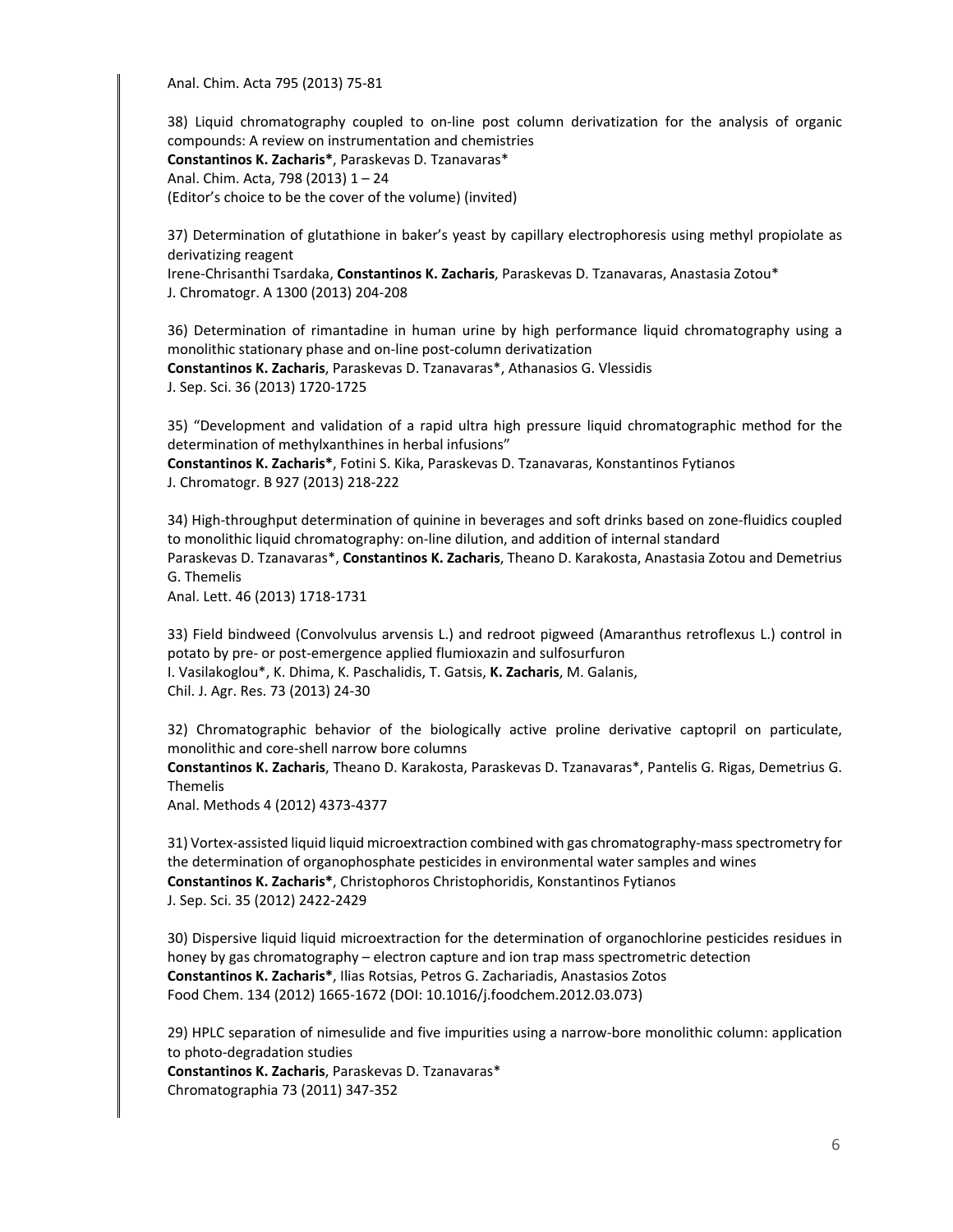28) NBD-Cl as a post-column reagent for primary and secondary amines after separation by ion-exchange chromatography

**Constantinos K. Zacharis**, Paraskevas D. Tzanavaras, Panagiotis N. Mouroutis, Pantelis Rigas\* Anal. Lett. 44 (2011) 1821‐1834

27) Ethyl propiolate as a post-column derivatization reagent for thiols: development of a green liquid chromatographic method for the determination of glutathione in vegetables **Constantinos K. Zacharis**, Paraskevas D. Tzanavaras\*, Anastasia Zotou Anal. Chim. Acta, 690 (2011) 122‐128

26) Development and validation of a rapid HPLC method for the determination of five banned fat‐soluble colorants in spices using a narrow‐bore monolithic column

**Constantinos K. Zacharis\***, Fotini S. Kika, Paraskevas D. Tzanavaras, Pantelis G. Rigas, Efstratios R. Kyranas Talanta, 84 (2011) 480‐486

25) Derivatization of thiols under flow conditions using two commercially available propiolate esters Paraskevas D. Tzanavaras\*, Alexandros Tsiomlektsis, **Constantinos K. Zacharis** J. Pharm. Biomed. Anal. 53 (2010) 790 – 794

24) Solvent-based de-emulsification dispersive liquid-liquid microextraction combined with gas chromatography – mass spectrometry for determination of trace organochlorine pesticides in environmental water samples

**Constantinos K. Zacharis\***, Paraskevas D. Tzanavaras, Konstantinos Roubos, Kico Dhima J. Chromatogr. A 1217 (2010) 5896 – 5900

23) Rapid determination of methylxanthines in real samples by high performance liquid chromatography using the new FastGradient® narrow‐bore monolithic column Paraskevas D. Tzanavaras\*, **Constantinos K. Zacharis**, Demetrius G. Themelis Talanta 81 (2010) 1494 – 1501

22) On-line derivatization of N-acetylcysteine using ethyl-propiolate as a novel advantageous reagent and sequential injection analysis Paraskevas D. Tzanavaras\*, **Constantinos K. Zacharis**, Demetrius G. Themelis Anal. Lett. 43 (2010) 1889 – 1901

21) High throughput automated determination of glutathione based on the formation of a UV‐absorbing thioacrylate derivative

**Constantinos K. Zacharis**, Paraskevas D. Tzanavaras\* Comb. Chem. & High Through. Screen. 13 (2010) 461‐468 (invited)

20) Ethyl‐propiolate as a novel and promising analytical reagent for the derivatization of thiols: study of the reaction under flow conditions

**Constantinos K. Zacharis\***, Paraskevas D. Tzanavaras, Demetrius G. Themelis J. Pharm. Biomed. Anal. 50 (2009) 384‐391

19) Amperometric determination of cyanides at the low ppb level by automated preconcentration based on gas diffusion coupled to sequential injection analysis

**Constantinos K. Zacharis\***, Paraskevas D. Tzanavaras, Anastasios N. Voulgaropoulos\*, Bo Karlberg Talanta 77 (2009) 1620‐1626

18) Accelerating the quality control of pharmaceuticals using monolithic stationary phases. A review of recent applications

**Constantinos K. Zacharis\*** 

J. Chromatogr. Sci., 47 (2009) 443‐451 (invited)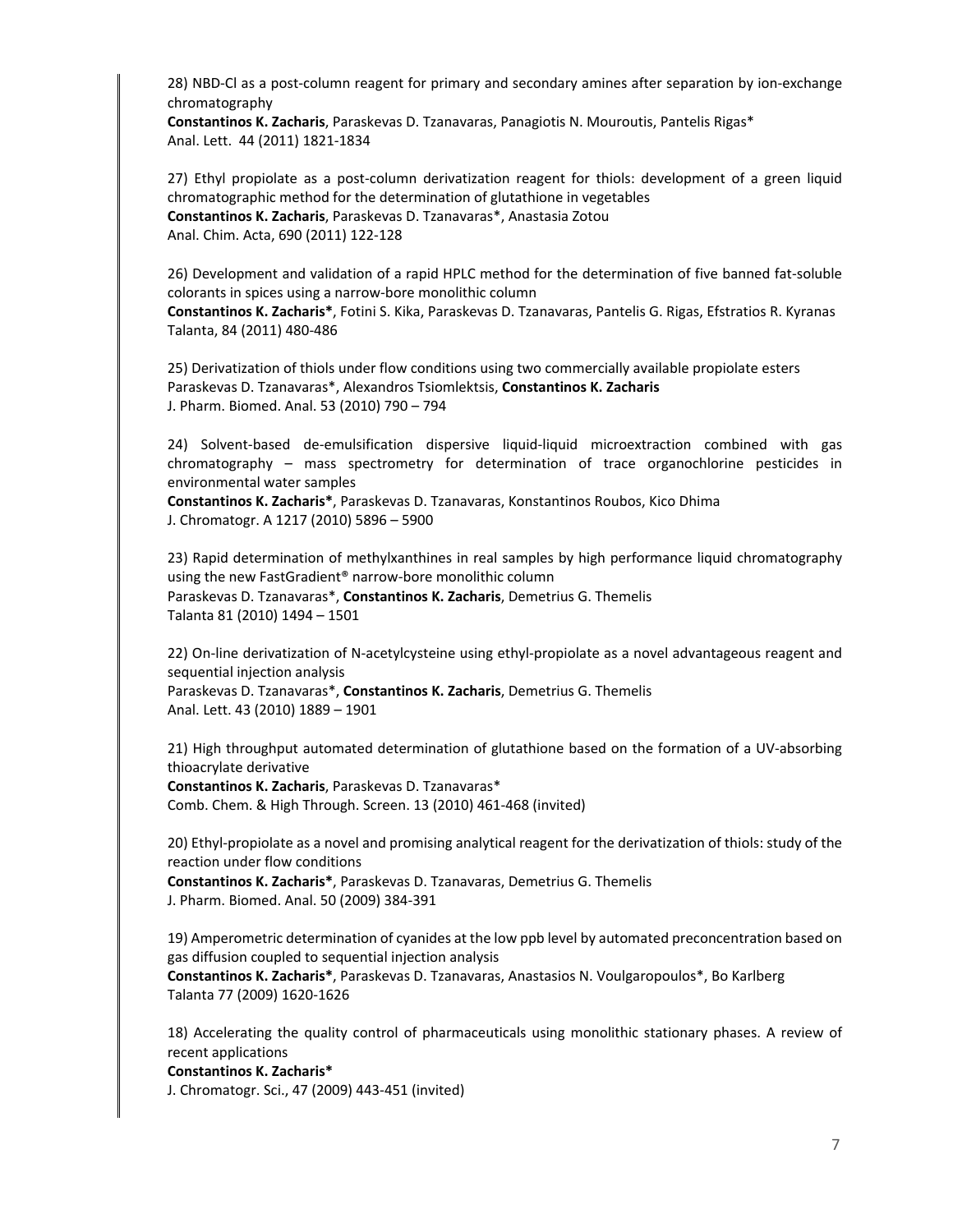17) Validated assay for the determination of mitoxantrone in pharmaceuticals using capillary zone electrophoresis

Fotini S. Kika, **Constantinos K. Zacharis**, Georgios A. Theodoridis, Anastasios N. Voulgaropoulos\* Anal. Lett. 42 (2009) 842 – 855

16) Automated sample preparation coupled to sequential injection chromatography: on‐line filtration and dilution protocols prior to separation

**Constantinos K. Zacharis**, Aspasia Verdoukas, Paraskevas D. Tzanavaras\*, Demetrius G. Themelis J. Pharm. Biomed. Anal. 49 (2009) 726‐732

15) Separation and determination of nimesulide related substances for quality control purposes by micellar electrokinetic chromatography

**Constantinos K. Zacharis**, Paraskevas D. Tzanavaras\*, Maria Notou, Anastasia Zotou, Demetrius G. Themelis J. Pharm. Biomed. Anal., 49 (2009) 201‐206

14) Novel automated assay for the quality control of mexiletine hydrochloride formulations using sequential injection and on‐line dilution

Paraskevas D. Tzanavaras\*, **Constantinos K. Zacharis**, Pantelis Rigas J. Pharm. Biomed. Anal. 48 (2008) 1254 – 1260

13) Determination of bisphosphonate active pharmaceutical ingredients in pharmaceuticals and biological material: A review of analytical methods **Constantinos K. Zacharis\***, Paraskevas D. Tzanavaras J. Pharm. Biomed. Anal. 48 (2008) 483 – 496

12) Extraction of acyclovir from pharmaceutical creams prior to HPLC assay analysis. Optimization and validation of pre‐treatment protocols. Paraskevas D. Tzanavaras, **Constantinos K. Zacharis\*** Central Eur. J. Chem., 6 (2008) 140 – 144 (Invited)

11) A new method for the HPLC determination of gamma‐hydroxybutyric acid (GHB) following derivatization with a coumarin analogue and fluorescence detection. Application in the analysis of biological fluids **Constantinos K. Zacharis**, Nikolaos Raikos, Nikolaos Giouvalakis, Helen Tsoukali‐Papadopoulou, Georgios A. Theodoridis\*

Talanta 75 (2008) 356 – 361

10) Sequential injection affinity chromatography utilizing an albumin immobilized monolithic column to study drug‐protein interactions

**Constantinos K. Zacharis**, Eftichios A. Kalaitzantonakis, Ales Podgornik, Georgios A. Theodoridis\* J. Chromatogr. A, 1144 (2007) 126 – 134

9) Automated sample pre-treatment using Flow Techniques prior to Liquid-Phase Separations. A review" Georgios A. Theodoridis\*, **Constantinos K. Zacharis**, Anastasios N. Voulgaropoulos J. Biochem. Biophys. Methods 70 (2007) 243 – 252

8) Coupling of sequential injection analysis and capillary electrophoresis – Laser-induced fluorescence via a valve interface for on-line derivatization and analysis of amino acids and peptides" **Constantinos K. Zacharis**, F. W. Alexander Tempels, Georgios A. Theodoridis\*, Anastasios N. Voulgaropoulos, Willy J. M. Underberg, Govert W. Somsen, Gerhardus J. de Jong J. Chromatogr. A 1132 (2006) 297 – 303

7) Incorporation of a monolithic column into sequential injection system for drug‐protein binding studies **Constantinos K. Zacharis**, Georgios A. Theodoridis\*, Ales Podgornik, Anastasios N. Voulgaropoulos J. Chromatogr. A 1121 (2006) 46 – 54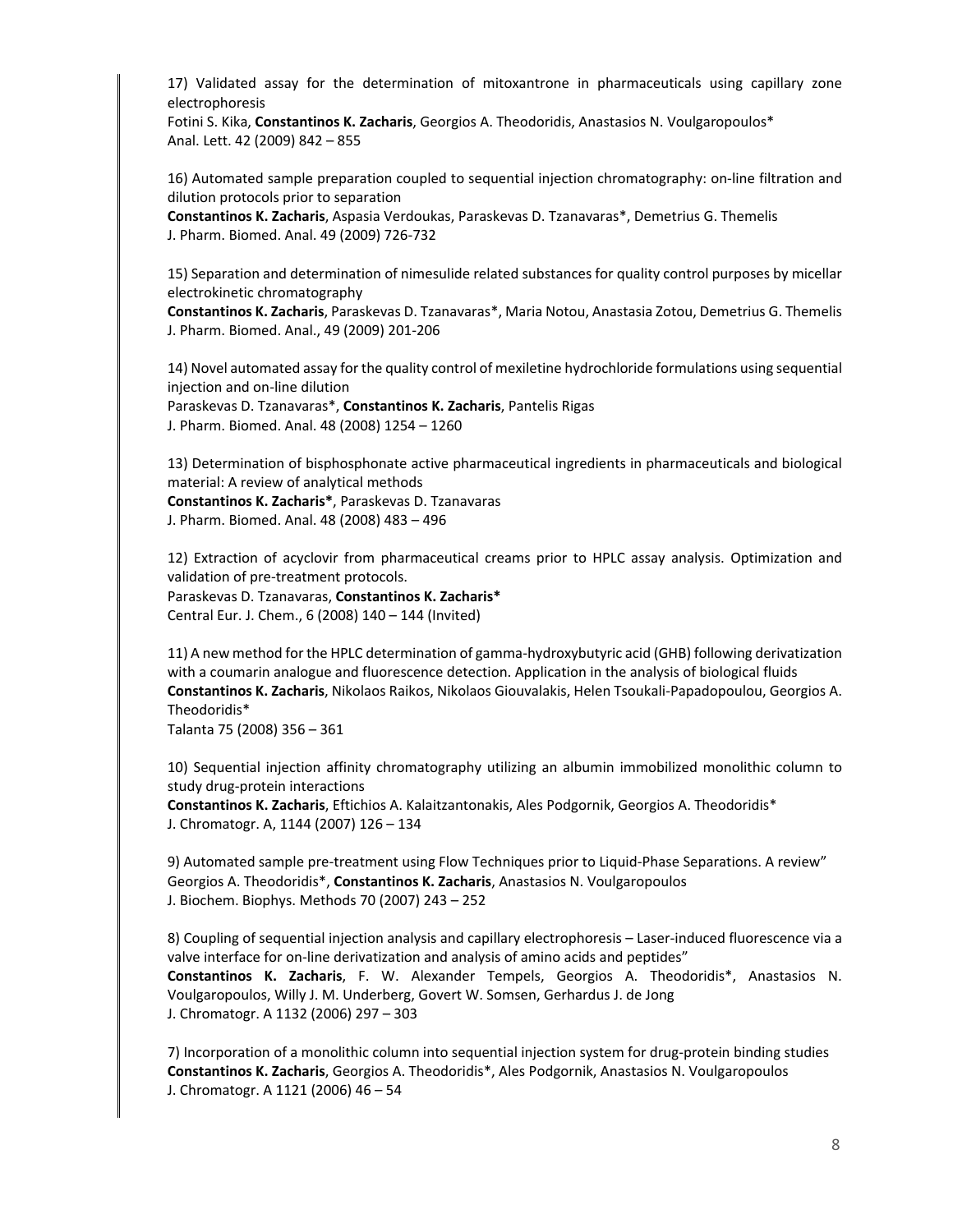6) Coupling of sequential injection with liquid chromatography for the automated derivatization and on‐line determination of amino acids

**Constantinos K. Zacharis**, Georgios A. Theodoridis\*, Anastasios N. Voulgaropoulos Talanta 69 (2006) 841 – 847

5) Normal spectrophotometric and stopped‐flow spectrofluorimetric sequential injection methods for the determination of alendronic acid, an anti‐osteoporosis amino‐bisphosphonate drug, in pharmaceuticals" Paraskevas D. Tzanavaras, **Constantinos K. Zacharis**, Georgios A. Theodoridis\*, Eftichios A. Kalaitzantonakis and Anastasios N. Voulgaropoulos

Anal. Chim. Acta 547 (2005) 98 – 103

4) On-line coupling of Sequential Injection with High Performance Liquid Chromatography for the automated derivatization and determination of *γ*–aminobutyric acid in human biological fluids" **Constantinos K. Zacharis**, Georgios A. Theodoridis\*, Anastasios N. Voulgaropoulos J. Chromatogr. B, 808 (2004) 169 – 175

3) Rapid spectrofluorimetric determination of lisinopril in pharmaceutical tablets using sequential injection analysis

**Constantinos K. Zacharis,** Paraskevas D. Tzanavaras, Demetrius G. Themelis\*, Georgios A. Theodoridis, Anastasios Economou, Pantelis G. Rigas Anal. Bioanal. Chem. 379 (2004) 759 – 763

2) Automated sample preparation based on the sequential injection principle. Solid phase extraction on a molecularly imprinted polymer coupled on‐line to HPLC

Georgios A. Theodoridis\*, **Constantinos K. Zacharis**, Paraskevas D. Tzanavaras, Demetrius G. Themelis, Anastasios Economou

J. Chromatogr. A 1030 (2004) 69 – 76

1) Determination of fluoride ions by single column high pressure anion chromatography in dentifrice preparations and body fluids: saliva and blood serum

V. F. Samanidou, **C. K. Zacharis** and I. N. Papadoyannis\*

J. Liq. Chrom. & Rel. Technol. 25 (2002) 803 – 818

### **PRESENTATIONS IN INTERNATIONAL CONFERENCES**

1) 3<sup>rd</sup> Aegean Analytical Chemistry Days (AACD-III, 2002), 29 September – 2 October 2002, Lesvos, Greece 2) 8<sup>th</sup> Conference Advanced Medical Chemistry "Pharmacochemistry in the 21<sup>th</sup> century"

18‐19 September 2003, Thessaloniki, Greece

3) 27th Symposium on High Performance Liquid Phase Separations and Related Techniques (HPLC 2003)

15‐19 June 2003, Nice, France

4) Instrumental Methods of Analysis Modern Trends and Applications (IMA 2003), 23‐27 September 2003, Thessaloniki, Greece

5) International Symposium Analytical Forum 2004, 4‐8 July 2004, Warsaw, Poland

6) 4th International Symposium on Separations in the BioSciences (SBS'05), 18‐21 October 2005 Utrecht, The **Netherlands** 

7) Monolithic Summer School on Biochromatography, Bioconversion and Solid Phase Synthesis, 28‐31 May 2006, Portoroz, Slovenia

8) 5th Aegean Analytical Chemistry Days, 5‐8 October 2006, Thessaloniki, Greece

9) 13<sup>th</sup> Hellenic Symposium on Medicinal Chemistry (HSMC-13), 14-15 March 2008, Athens